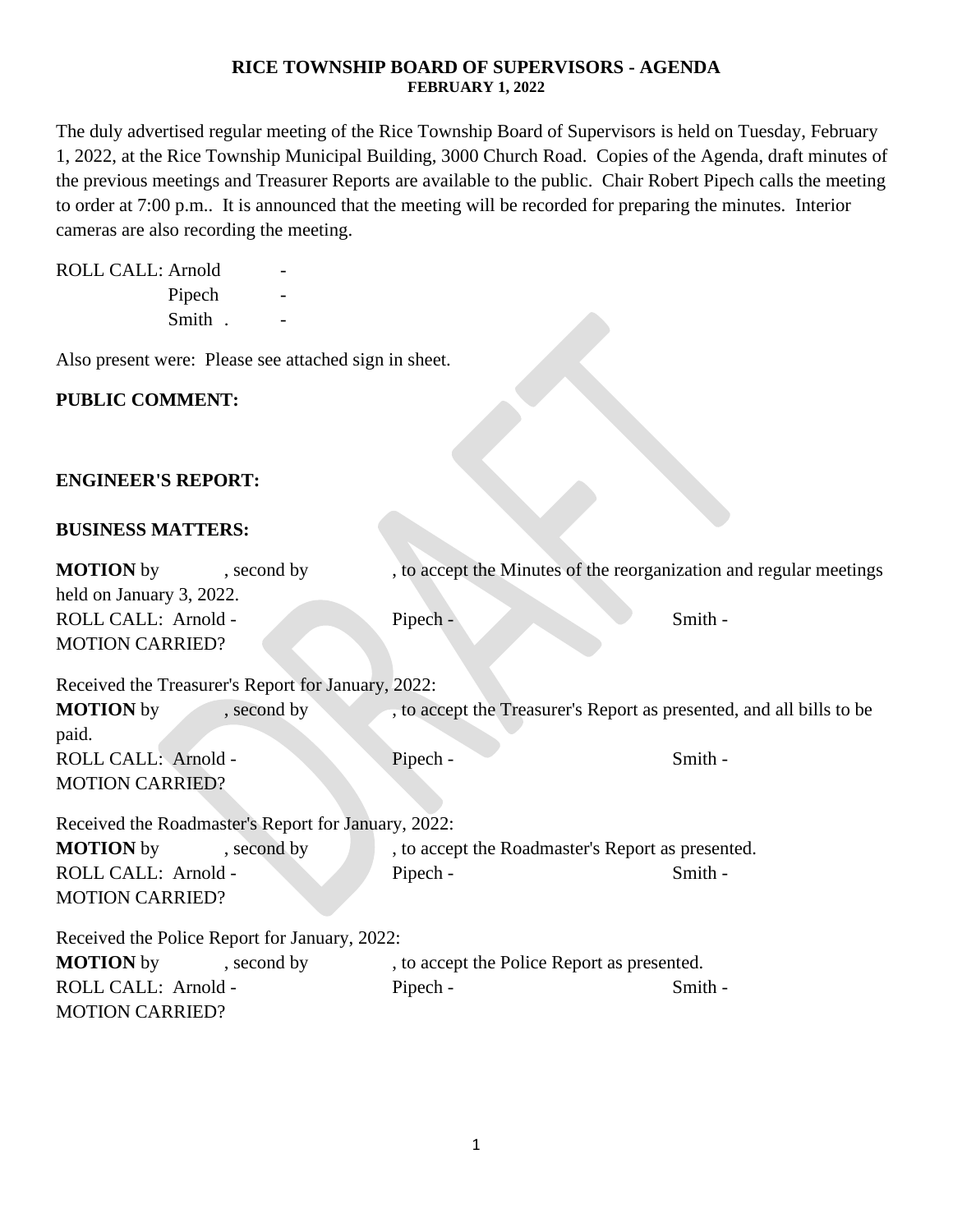#### **RICE TOWNSHIP BOARD OF SUPERVISORS - AGENDA FEBRUARY 1, 2022**

## **BUSINESS MATTERS (Cont):**

| Received the Zoning Report for January, 2022:<br><b>MOTION</b> by<br>, second by    |                                                                                                                                                                 | , to accept the Zoning Report as presented. |  |
|-------------------------------------------------------------------------------------|-----------------------------------------------------------------------------------------------------------------------------------------------------------------|---------------------------------------------|--|
| ROLL CALL: Arnold -<br><b>MOTION CARRIED?</b>                                       | Pipech -                                                                                                                                                        | Smith -                                     |  |
| Received the SEO Report for January, 2022:<br><b>MOTION</b> by<br>, second by       | , to accept the SEO Report as presented.                                                                                                                        |                                             |  |
| SEO Report as presented.<br>ROLL CALL: Arnold -<br><b>MOTION CARRIED?</b>           | Pipech -                                                                                                                                                        | Smith -                                     |  |
| <b>MOTION</b> by<br>, second by<br>Pave Project.                                    | , to authorize Engineer Pasonick to advertise for bids for the 2022                                                                                             |                                             |  |
| ROLL CALL: Arnold -<br><b>MOTION CARRIED?</b>                                       | Pipech -                                                                                                                                                        | Smith -                                     |  |
| <b>MOTION</b> by<br>, second by<br>as presented by the Township's EMC, Bryan Brown. | , to adopt Resolution 2022-4 which adopts the updated EMA Plan                                                                                                  |                                             |  |
| ROLL CALL: Arnold -<br><b>MOTION CARRIED?</b>                                       | Pipech -                                                                                                                                                        | Smith -                                     |  |
| <b>MOTION</b> by<br>, second by                                                     | , to ratify the decision by poll to renew the Geisinger Health Plan<br>GFA All-Access \$250 PPO at an annual cost of \$192,715.80 which is \$5,716 over budget. |                                             |  |
| ROLL CALL: Arnold -<br><b>MOTION CARRIED?</b>                                       | Pipech -                                                                                                                                                        | Smith -                                     |  |
| <b>MOTION</b> by<br>, second by<br>of Chief Ehret.                                  | , to hire Jenna Rajnes as a police officer upon the recommendation                                                                                              |                                             |  |
| ROLL CALL: Arnold -<br><b>MOTION CARRIED?</b>                                       | Pipech -                                                                                                                                                        | Smith -                                     |  |

The Planning Commission met on January 26th, 2022 and draft minutes are available.

Wright Township Volunteer Fire Company Report & Fire Police Incident Recap.

With the snow season here, the Police Department asks that residents remove all portable basketball hoops and refrain from parking on township roads or rights-of-way during storms for safe snow removal.